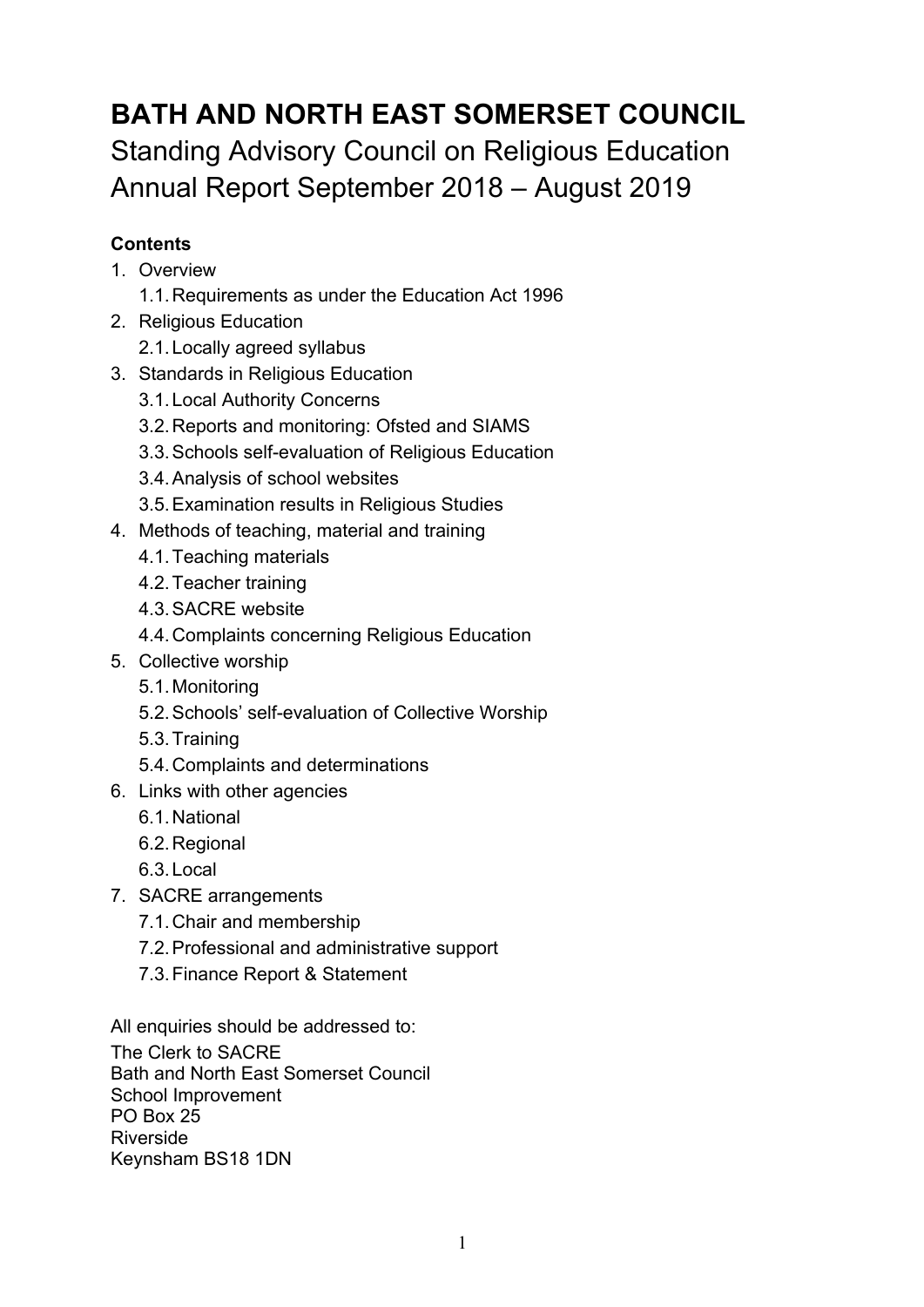#### **1 Overview**

- **1.1** Requirements as under the Education Act 1996
	- There have been no applications from Headteachers in community schools to waiver the requirements that collective worship shall be wholly or mainly of a broadly Christian character.

#### **2 Religious Education**

2.1 Locally agreed syllabus

Bath and North East Somerset SACRE shares a locally agreed syllabus with Bristol, North Somerset and the London Borough of Haringey. Since its adoption in 2016, SACRE has added a wealth of materials to its website to support schools in the provision of high quality RE. The programmes of study, together with all the supporting guidance, can be found at awarenessmysteryvalue.org. A link to the site is also published on the Bath & North East Somerset SACRE website: banes-sacre.com.

#### **3 Standards in Religious Education**

3.1 Local Authority Concerns

SACRE has not been informed by the Local Authority of any concerns about standards of religious education in primary, secondary and special schools.

- 3.2 Reports and Monitoring: Ofsted and SIAMS SACRE accesses Ofsted reports on local schools throughout the year. During 2018-19, only three schools received inspections, but none of the reports mentioned RE (or collective worship). In addition to Ofsted inspections, all Church of England schools are inspected as a designated church school through the Statutory Inspection of Anglican and Methodist Schools (SIAMS). The new SIAMS Inspection Schedule took effect from January 2019. Church schools are inspected every three years if the school's previous judgment was Inadequate or Satisfactory, and every five years if previously judged to be Good or Outstanding ('Excellent' in the new schedule). There are currently no schools in Bath and North East Somerset judged by SIAMS to be Inadequate with the majority being Good or Outstanding/Excellent.
- 3.3 Schools' Self-evaluation of Religious Education In order for SACRE to gain information about RE and collective worship in Bath & North East Somerset schools, SACRE has begun to send a short survey to a proportion of schools on a rotational basis each year.
	- 3.3.1 Since September 2017, replies have been received from ten schools. These responses were from eight in the primary sector and two in the secondary sector, spread across community and church schools and an increasing number of academies.
	- 3.3.2 While six of the schools were providing an average of at least 50 minutes of RE on the timetable each week, three were not. In terms of a budget for RE, three schools said that they had no budget and had to request money as needed, three provided at least £1.50 per pupil for RE resources and only one less than 50p.
	- 3.3.3 Only one school (a voluntary aided secondary school) reported that one or two pupils were being withdrawn from *all* of RE by their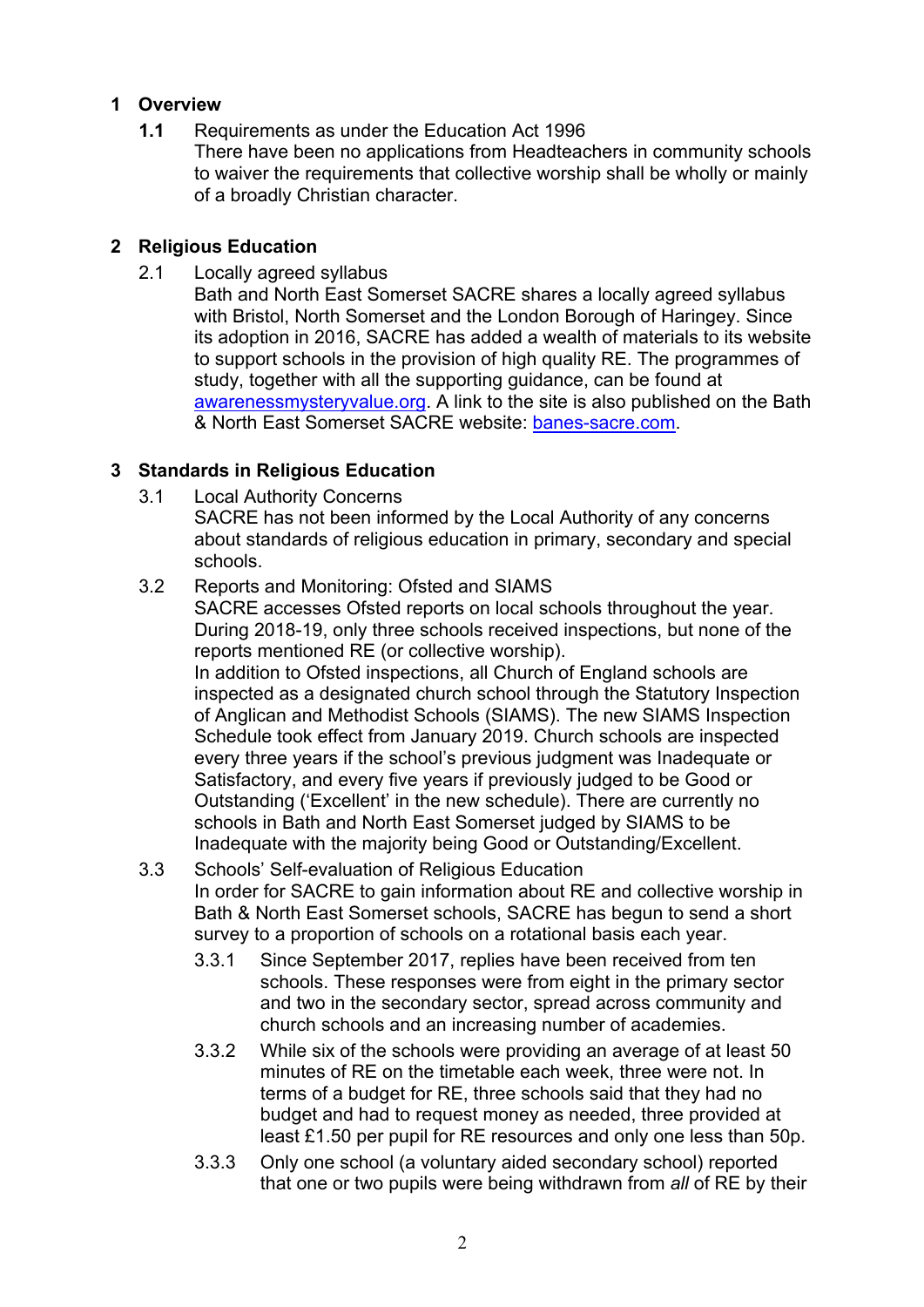parents, and one other school (a community junior school), reported that one or two pupils were being withdrawn from *part* of the RE programme.

- 3.3.4 Four of the schools reported average levels of attainment in RE and five above average. None of the schools reported that attainment was either high or low in relation to expectations. In terms of the standard of learning and progress in RE, three schools reported a need for improvement, six that standards were good and one (a VA secondary school) outstanding.
- 3.3.5 All the schools that responded to the questionnaire had an RE leader in place but there was a very mixed picture of continuing professional development (CPD) with seven of the schools not engaging in any *internal* training for staff in the previous year. At the same time, five of the schools had organised training for at least one member of staff on a course *external* to the school during the year. Two schools (both VC primary schools) reported that a teacher had received RE training of more than one day over the year.
- 3.3.6 Five of the schools had organised no RE visits for pupils in the previous year, though the other five had conducted two or more. All bar three had received at least one outside visitor to contribute to RE lessons. All bar one (a VC primary school) had built up their own artefact collections, and three reported use of the SACRE Resources held at Saltford School. Six schools now subscribed to RE Today, and this comes with membership of National Association of Teachers of RE (NATRE). Only one school reported that it had no contact with an RE adviser (from the LA, Diocese or faith community) in support of RE during the year.
- 3.3.7 Two schools (both VC primaries) reported that there was insufficient time for RE in some years.
- 3.4 Analysis of school websites
	- 3.4.1 Ten out of 26 schools had responded to the survey in this cohort, so SACRE decided to investigate the school websites of the other 16. The idea was to see whether schools were indicating that they fulfilled legal requirements for RE and collective worship on their website, and to credit them where further information had been uploaded regarding such aspects of programmes of study and contributions to pupils' spiritual, moral, social and cultural development.
	- 3.4.2 Results of SACRE members' analysis were very mixed. RE was mentioned on most websites, but rarely in much detail and only three gave the correct link to the locally agreed syllabus website or indeed to any other published programme. Only two of the schools contained outline programmes of study for RE and only one of these fulfilled the correct legal requirements. The other school included RE in its curriculum map but this consisted of an almost entirely Christian programme, with the exception of one term in Year 4 on Judaism (as it relates to Christianity). There was virtually no acknowledgement of an RE leader in these schools, which may explain why SACRE received no response to its request for survey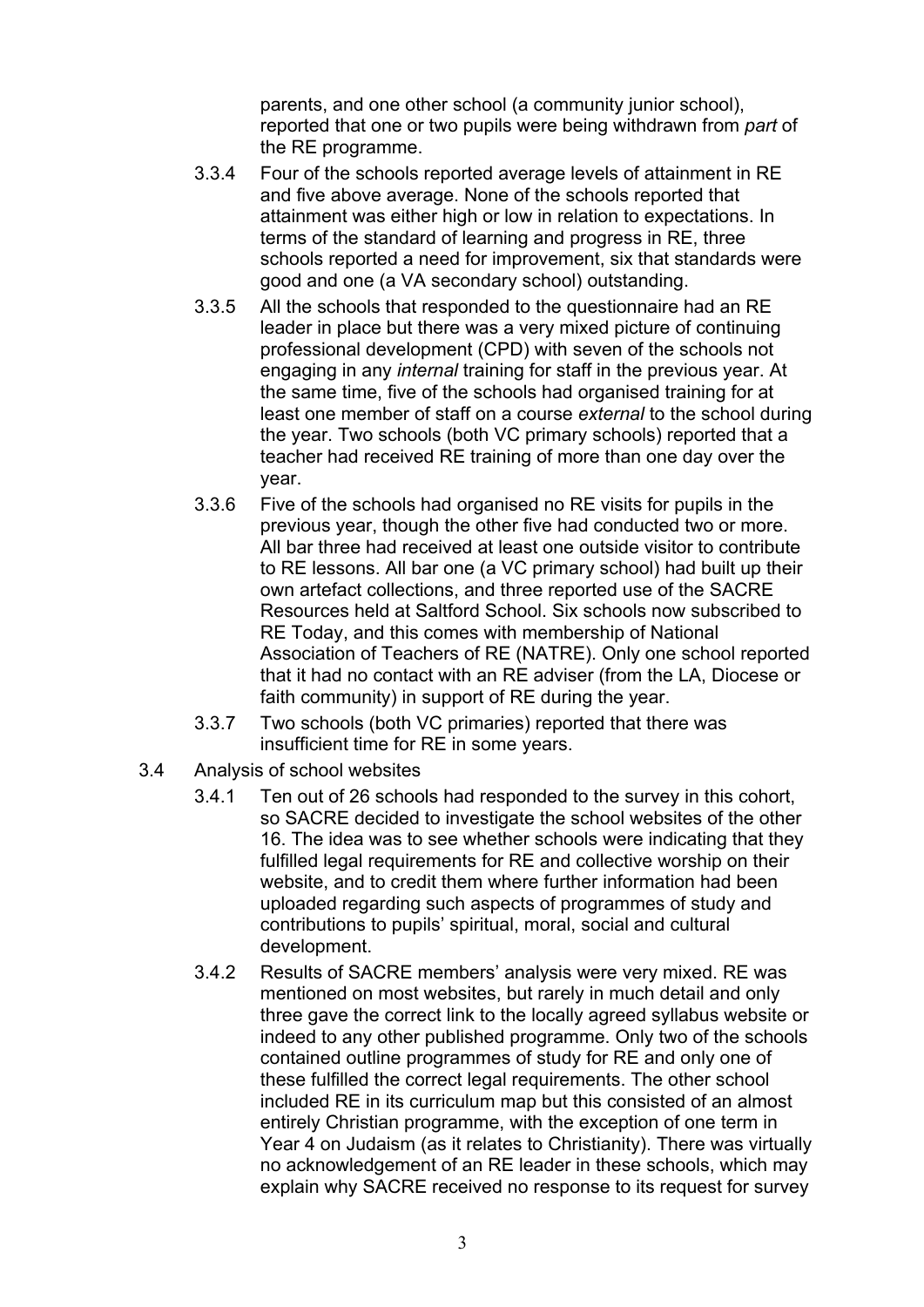information. Only one school really fulfilled the legal requirement to provide parents with information about their right to withdraw children from RE and a curriculum overview containing information about the RE programme and how it followed the locally agreed syllabus.

3.4.3 As a result of the analysis, SACRE's Associate Adviser, wrote to all schools with a list of items of good practice regarding school websites and RE and collective worship. The letter also indicated some of the disappointing features of the SACRE findings. SACRE will continue to monitor school websites and provide feedback for schools.

#### 3.5 Secondary schools' public examination results

- 3.5.1 This year there were 702 students entered for the **GCSE full course** in Religious Studies (RS). This is exactly the same number as last year, though from only 12 rather than 14 schools, now that Bath Community Academy has closed and Wellsway entered no students. This represent 41% of the cohort at the 12 schools that entered students, compared with 33.8% of the cohort at the 14 schools that entered students in 2018. Norton Hill Academy, Saint Gregory's Catholic College, St Mark's CofE School and Somervale School Specialist Media Arts College entered nearly all their Year 11 students for the examination. Six Bath & North East Somerset schools entered no students for the Full Course: Broadlands Academy, Wellsway School, Three Ways School, The Aspire Academy, The Bath Studio School and the IKB Academy. This was the second year of the new grading system where candidates were scored on a 9-1 scale rather than A\*-C, with 9 being the highest grade. Of the whole entry, 64.9% gained 9-4 grades, compared with 67.2% last year. In England, overall, there was a small decrease in the percentage of students gaining 9-4 grades (71.2%) compared with the previous year (71.8%). There was a notably excellent set of performance at St Gregory's Catholic College, where 75.2% of the 153 students entered achieved 9-4 grades. Students at Norton Hill Academy did not fare quite so well as in the previous year, with 58.3% of the 216 entrants achieving 9-4 grades, compared with 69.5% in the previous year. Excellent results were achieved also at Beechen Cliff (82.3% 9-4 grades), Writhlington (81.8%), Hayesfield Girls (75.9%), Ralph Allen (75.7%) and Oldfield (68.4%) Schools, though with a lower numbers of entries. It was also good to see that 46.8% of students from Somervale School Specialist Media Arts College achieved grades 9-4 this year, compared with 36.4% in the previous year and that both of the students entered at Mendip Studio School achieved grades in the 9-5 bracket.
- 3.5.2 There were 38 students (24 from Hayesfield, eight from Ralph Allen, two from St Mark's, two from the Mendip Studio School and one each from Wellsway School and the IKB Academy) entered for the **GCSE short course** in RS, compared with 25 in the previous year. Of the whole entry, 65.8% gained 9-4 grades. This compares unfavourably with the 92% gaining 9-4 grades last year, though favourably with the year before, when only 54.1% achieved the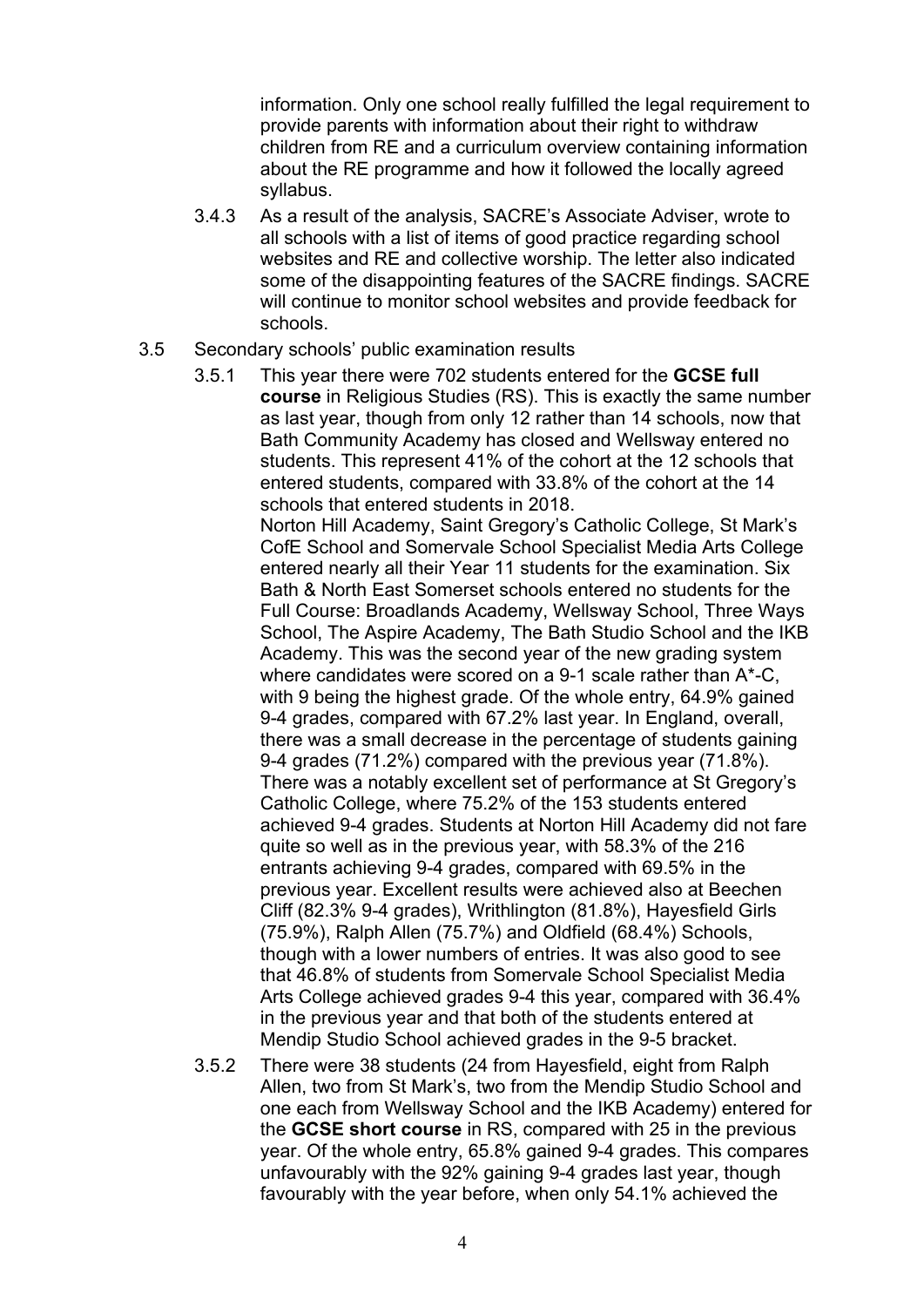equivalent A\*-C grades. It was good to see that 22 of the 24 students entered for the exam at Hayesfield Girls School achieved grades 9-4.

- 3.5.3 90 students were entered for **'A' level** Religious Studies, compared with 68 last year. 66 of the total achieved an A\*-B grade (14 from Norton Hill Academy, twelve from Beechen Cliff School, eleven from Hayesfield Girls School, ten from Ralph Allen School, three from Chew Valley, five from Oldfield School, seven from St Gregory's College and four from Writhlington School). It was good to see that a handful of students from Mendip Studio School and Somervale College also followed the A level course and achieved creditable grades.
- 3.5.4 Only 34 students were entered for **'AS' Level** RS this year, compared with 117 last year. AS examination results no longer count towards a student's A level results and many schools are not entering students as they cost money and take time away from class room learning. Nevertheless, it was good to see that 14 of the 21 students entered at Norton Hill Academy achieved A-B grades as did all three of those entered at Chew Valley School.
- 3.5.5 Overall, the results and numbers of entries for public examinations in Religious Studies in our local authority are encouraging. Entries at Key Stage 4 have remained stable and increased Post-16, countering the national trends, and results remain broadly in line with national averages. The ambition, however, must be to see entries for public examinations in RS for **all** Bath & North East Somerset schools and for results to improve over time as schools adapt their approaches to the recently introduced specifications.
- 3.5.6 *SACRE sends its congratulations to the staff and students for all their efforts.*

#### **4 Methods of teaching, material and training**

4.1 Teaching materials

The agreed syllabus website awarenessmysteryvalue.org contains a wealth of resources for teachers as well as the statutory programmes of study. During the year updates and amendments were made to the existing materials and some initial thinking about the next syllabus review was undertaken. In particular, the Associate Adviser has been involved in proposals to link programmes of study with a new national entitlement statement, as recommended by the Commission on RE in England. SACRE continues to maintain a collection of artefacts for all of the major religions at Saltford Primary School, and this year a subscription was taken out for the National Association for Teachers of Religious Education (NATRE) which includes regular mailings from RE Today. The termly RE Today magazine and curriculum booklets are added to the Saltford School collection. A member of staff there receives a small stipend for managing the resources and arranging free loans to Bath & North East Somerset schools.

4.2 Teacher training

One training event for teachers took place: a seminar led by the Holocaust Education Trust. Three schools took up the offer of free places and the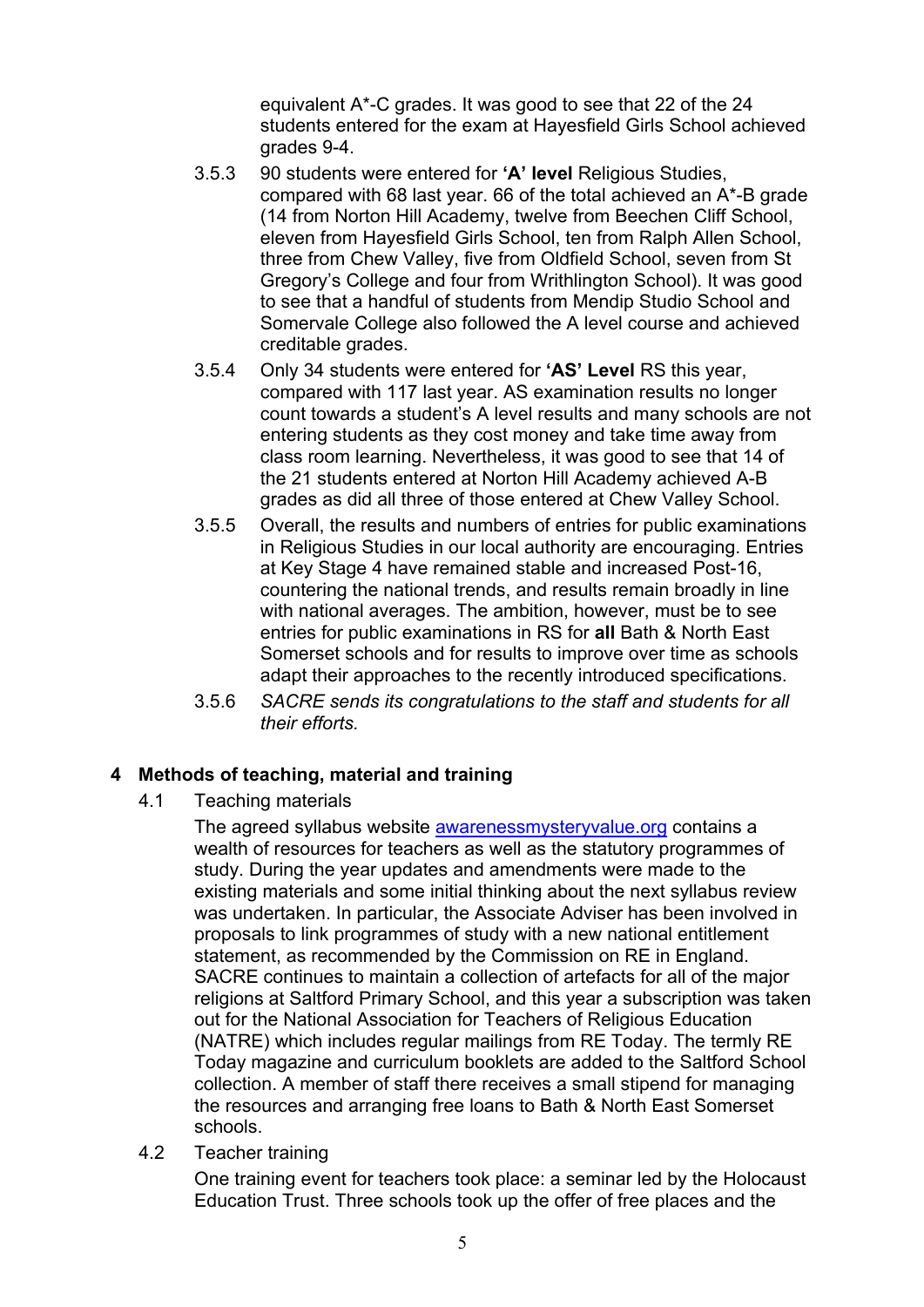event was also attended by three SACRE members and a student from Bath Spa University.

4.3 SACRE website: banes-sacre.com.

The SACRE website was maintained and updated during the year. A coopted member of SACRE receives a small stipend for managing the site and ensuring it is kept up-to-date. As well as information about SACRE, the site contains ideas for RE specifically for Bath and North-East Somerset schools, including lists of resources available to borrow and reports on the use of local visits and visitors to support agreed syllabus RE.

4.4 Complaints about Religious Education The Local Authority/SACRE received no formal complaints concerning RE.

#### **5 Collective worship**

5.1 Monitoring

As with religious education (see section 3.2), SACRE has initiated a survey of a selection of schools on a rotational basis over three years, providing schools with the opportunity to provide a self-evaluation of the provision and quality of collective worship.

- 5.2 Schools' Self-evaluation of Collective Worship
	- 5.2.1 There were nine responses to the survey on collective worship. Two of the schools surveyed (one VC junior and one VC primary) had between two and nine pupils being withdrawn from acts of collective worship by their parents. The others reported no withdrawals at all.
	- 5.2.2 All the schools received support from local ministers of religion. All bar one school (a VC primary) received contributions to collective worship from visitors other than a local minister of religion.
	- 5.2.3 Four of the schools reported that there was a genuine opportunity for pupils to participate in an act of worship every day. Two schools reported that there were, on average, only one or two genuine opportunities for pupils to participate in collective worship each week.
	- 5.2.4 One of the schools (a VA secondary) considered that the quality of pupils' experience of assemblies / acts of collective worship was 'outstanding'. Six reported that the experience was 'good'. In two schools (one VC junior and one VC primary) the quality was judged to be 'requiring improvement', but none of the schools judged the quality to be inadequate.

#### 5.3 Analysis of school websites

As for religious education, SACRE analysed the websites of the schools that failed to respond to the invitation to participate in the self-evaluation survey. It was found that very few schools mentioned collective worship on their websites, despite the legal requirement to let parents know of the right to withdraw children from the daily act. Only two schools really fulfilled the legal requirement to provide parents with information about their right to withdraw children from the daily act of collective worship and only three provided indications of the sorts of themes being followed.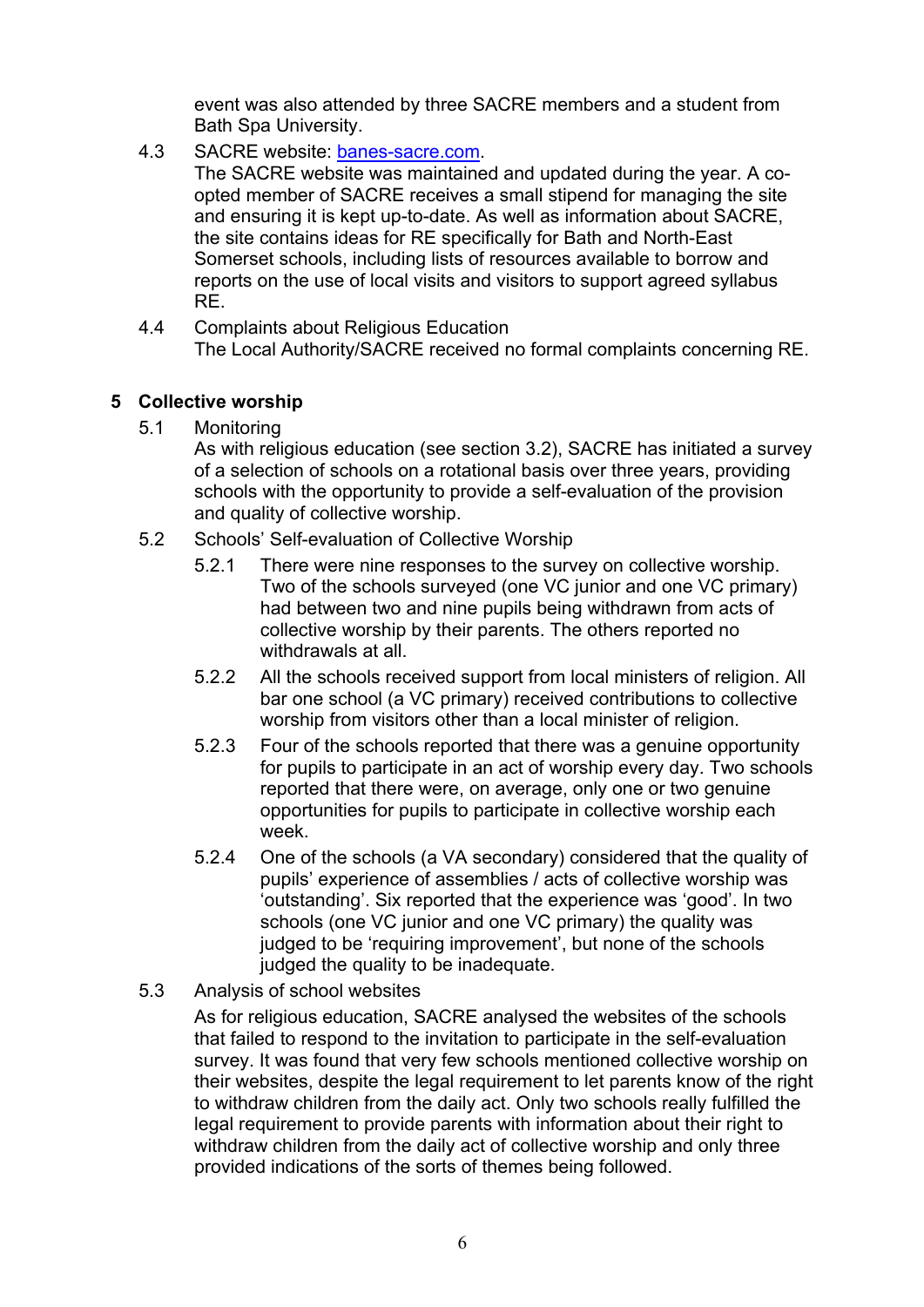#### 5.4 Training

No training on collective worship was organised by SACRE during the year but information from other local providers, such as the Diocese of Bath & Wells was circulated to schools.

#### 5.5 Complaints and determinations

The Local Authority/SACRE received no formal complaints, and there were no requests from schools to vary the legal requirement for collective worship.

#### **6 Links with other agencies**

#### 6.1 **National**

SACRE's Associate Adviser attended two Religious Education Council of England and Wales (REC) general meetings, in November 2018 and May 2019. He brought reports on these events to subsequent SACRE meetings and introduced discussions on the recommendations for SACREs on the Commission on Religious Education (CoRE) in England.

He also attended the NASACRE AGM in May and produced a report which may be found on the Bath and North East Somerset SACRE website: www.banes-sacre.com/#/sacre-news-and-reports/

#### 6.2 **Regional**

Three SACRE members attended the Southwest Conference for SACREs, which featured keynote addresses by Rudi Eliott Lockhart (CEO of the REC) and Paul Smalley (Chair of NASACRE). The conference included workshops on 'Making your SACRE work for you', 'How can SACREs fulfil their monitoring role effectively ', 'Increasing religious prejudice post Brexit: widening participation' and 'Religious Literacy: is there any link with RE?'. Bath & North East Somerset SACRE continued to take part in the regional Learn Teach Lead RE (LTLRE) project, with funding from Diocesan and other charities, aiming to provide training in religious education, especially though the building of communities of RE teachers across the region. This year Bath and North East Somerset SACRE also contributed £250 towards the maintenance of the project. Three SACRE members took part in the LTLRE steering group and two local teachers have acted as a Project Leaders for RE (PLREs). A third annual regional conference was held in June at Bath Spa University, with keynote addresses from Helen John, Chris Hewer, Juliet Lyall and Ajahn Jutindharo.

#### 6.3 **Local**

Contact is maintained and found helpful with North Somerset, Haringey and Bristol SACREs, the Secondary Heads of Religious Education and the Bath Interfaith Group. SACRE provided a subsidy for schools to attend training led by an officer of the Holocaust Education Trust and this was taken up three schools.

Bath Interfaith Group (IFG) members are represented on SACRE (Committee A), and local interfaith events are publicised to SACRE members.

In September 2018, representatives of different faiths addressed the annual meeting with Bath IFG Patron the Mayor of Bath Councillor Patrick Anketell-Jones on his theme of 'Environment'. This theme was repeated for the general public at the Mayor's Multifaith Gathering in Feb 2019.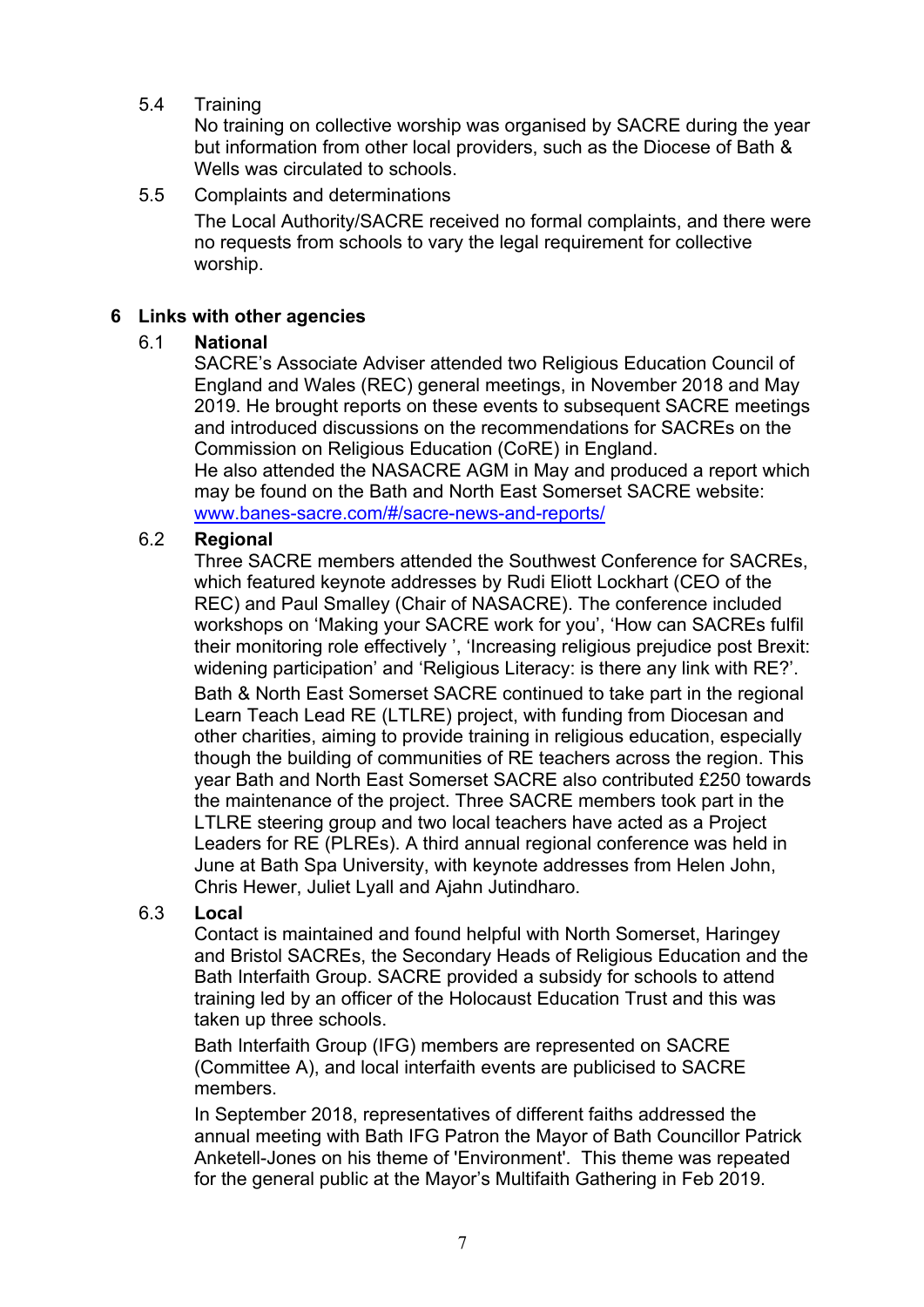Also in Sep, an 'Interfaith Pilgrimage' led by Bath Interfaith Group, visited local places of worship starting with the Abbey, and continuing on to the Friends Meeting House, St John's RC Church, Bath Islamic Centre, the Baptist Church and ending at the Christian Science Church.

As in each October, representatives of different faiths commemorated the Week of Prayer for World Peace, and to mark National Interfaith Week in November, the local Baha'i community shared a film to commemorate 200 Years of the Baha'i Faith.

Activities in 2019 began with Bath's annual event to honour victims of the Holocaust and other Genocides, coordinated by B&NES Council. The theme 'Torn from Home' was addressed by local artists and musicians, and also representative of the Baha'i Faith, Jane O'Hara.

A new, and very successful, type of interfaith encounter was organised by Imam Mohammed Gamal of the Bath Islamic Centre in February. In this 'Scriptural Reasoning' event, Islamic, Christian and Jewish 'experts' discussed passages from the Bible and Qur'an on Creation.

In May, Rev Jonathan Morris, Interfaith Advisor to the Bishop of Bath & Wells addressed the IFG on the topic 'Transformation and Social Change'.

July saw the IFG visit the newly-refurbished Spiritual Care Centre in Bath RUH, and meet Rev Narinder Tegally, and others of her team of Chaplains. Another new encounter happened in July when the IFG were invited to meet with members of the Church of Jesus Christ of the Latter Day Saints, for a 'Q&A' evening.

The active programme demonstrates the good variety of local faith practitioners and activities available as a resource to SACRE.

#### **7 SACRE arrangements**

7.1 Chair and membership

SACRE's Chair is Dr Jane O'Hara (Group A – Bahá'i Community) and there are two Vice-Chairs, David Williams (Group B – Church of England) and Dr Yukteshwar Kumar (Group A – Hindu Community).

SACRE is fortunate in having participation from a diverse representation from local faith communities, and these contacts are especially useful as a resource to RE teachers locally.

SACRE recorded its grateful thanks to three members who left its service this year, Dr Catherine Robinson of Bath Spa University, Balbir Kaur of the Sikh community and Kerrie Courtier of the NASUWT.

Five new members were welcomed: Andrew Avison of the Salvation Army, Imam Mohammed Gamal of the Muslim community, Gagandeep Singh of the Sikh community, Kevin Burnett of the National Association of Headteachers and Mark Quinn of Bath Spa University.

- 7.2 Professional and administrative support SACRE was supported by Dave Francis, the Associate Adviser for Religious Education and Clerk to SACRE.
- 7.3 Finance report (See Financial Statement below)